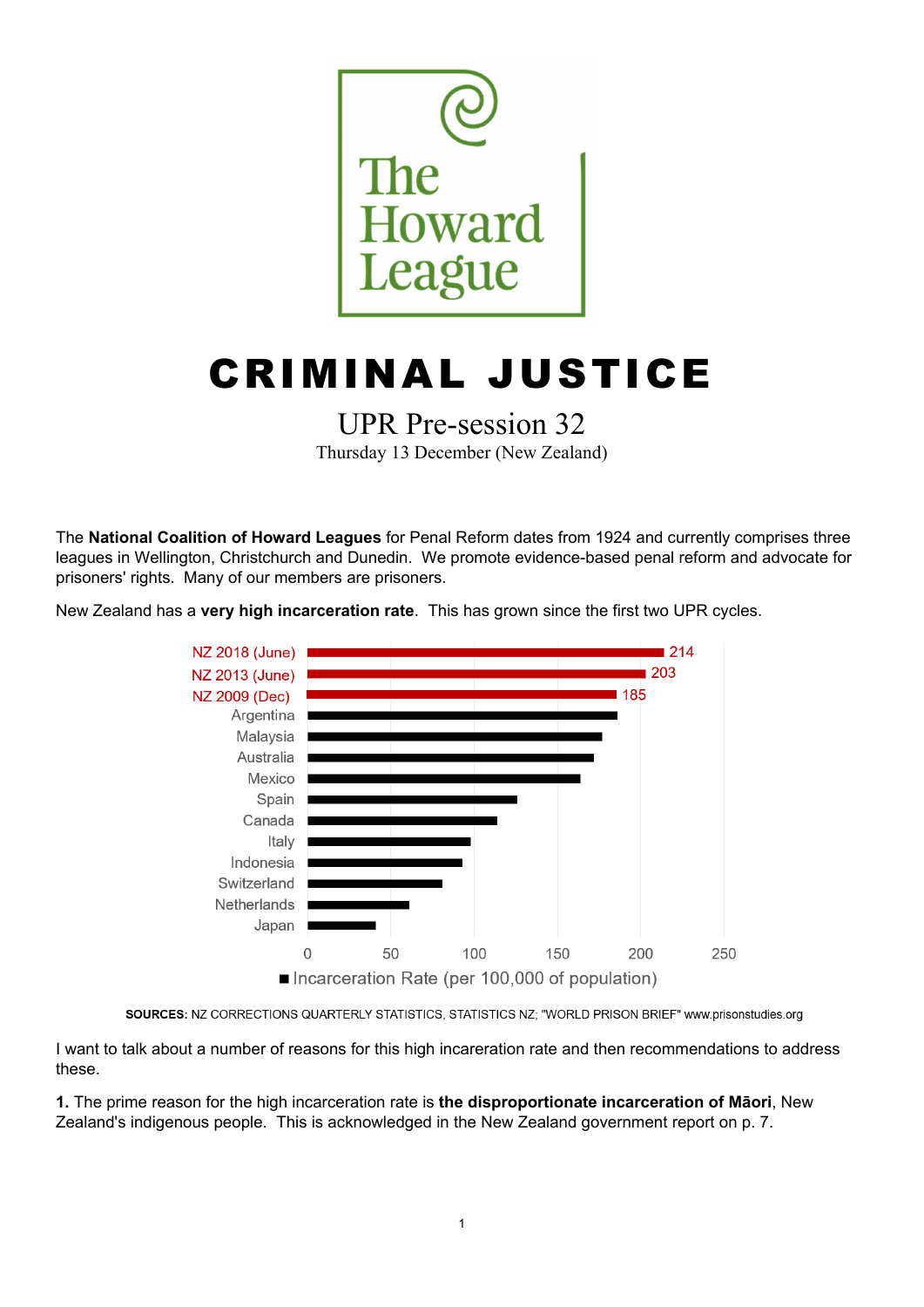Discrimination within the criminal justice sector was raised in previous cycles by **Canada** (1st: recomm.33), **Sweden** (1st: recomm. 34), **Switzerland** (2nd: recomm.128.75), **Ireland** (2nd: recomm.128.81), **Cabo Verde** (2nd: recomm.128.82), **Thailand** (2nd recomm.128.84), and the **Islamic Republic of Iran** (2nd: recomm. 128.133).



SOURCES: NZ CORRECTIONS QUARTERLY STATISTICS | STATISTICS NZ (POPULATION ESTIMATE)

If Māori incarceration was proportionate to their percentage of the NZ population our incarceration rate would be in the realm of that of Spain or Canada. Our current prison population of 10,435 would be reduced to 6,856 prisoners - with 3,579 fewer Māori people in prison.



SOURCES: NZ CORRECTIONS QUARTERLY STATISTICS, STATISTICS NZ; "WORLD PRISON BRIEF" www.prisonstudies.org

**2.** A second contributing factor is the **increased numbers of people** on remand and those **missing out on parole**. Since the last UPR cycle the number of remand prisoners has increased by almost 100% (94% increase: June 2013 remand=1,646; June 2018 remand=3,196).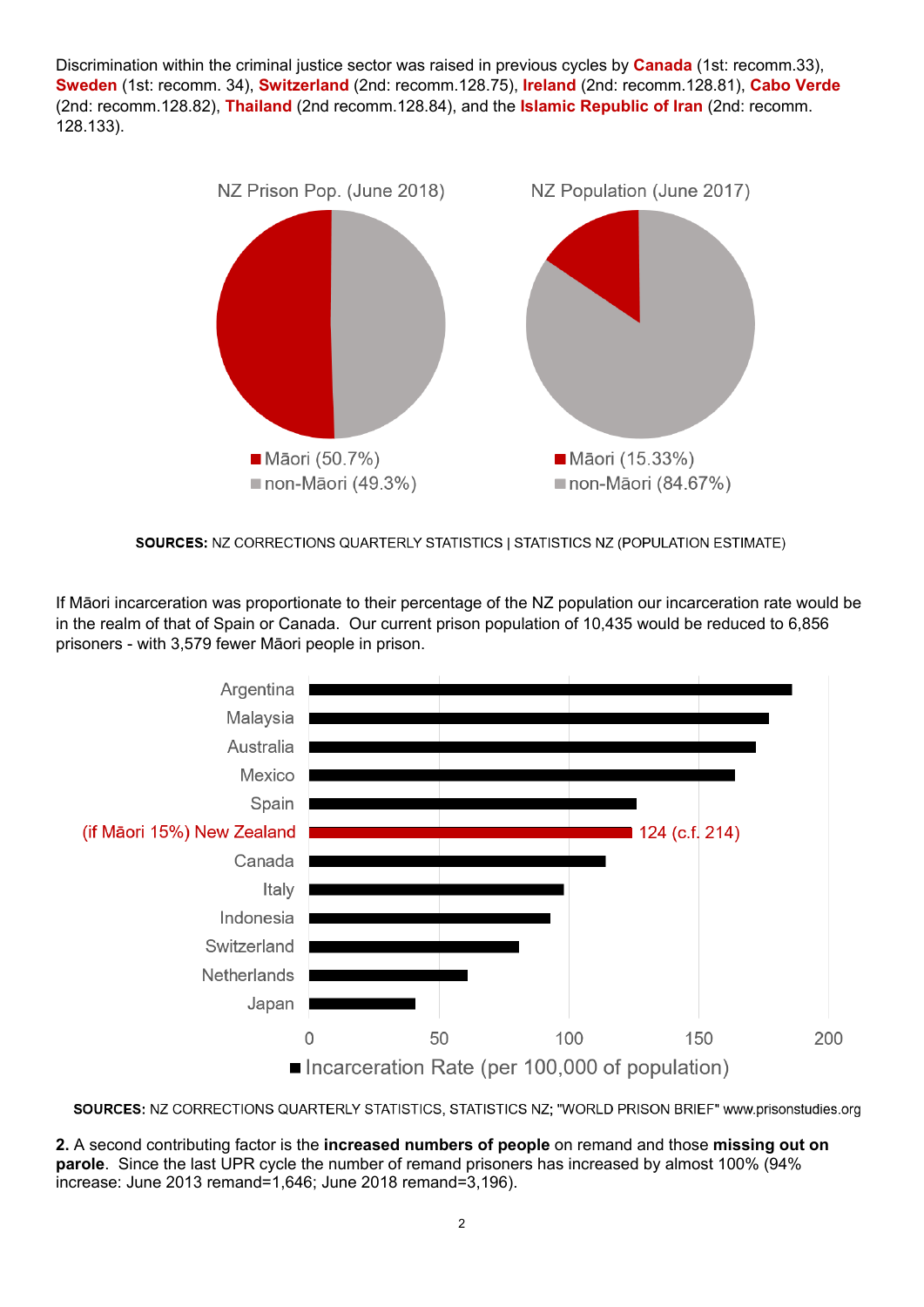

## SOURCES: NZ CORRECTIONS QUARTERLY STATISTICS

Meanwhile the number of people on parole as a percentage of the prison population is also reducing. The Corrections Annual Report (2017/2018) acknowledged that "Prisoners are spending longer periods of time in custody before being granted parole than they were five years ago" (p. 50).



## **SOURCE: CORRECTIONS QUARTERLY PRISON STATISTICS**

It is generally recognised that changes to the **Bail Act** and the **Parole Act** have contributed to this. These amendments have increased risk aversion, and increased required thresholds to achieve bail and parole, for example, the quality of housing required for electronic bail. **Lack of adequate housing** is a significant and recognised reason why people are in prison. The government is starting to address this - particularly increasing short-term housing options. We believe that more is needed to be done, especially in relation to long-term housing.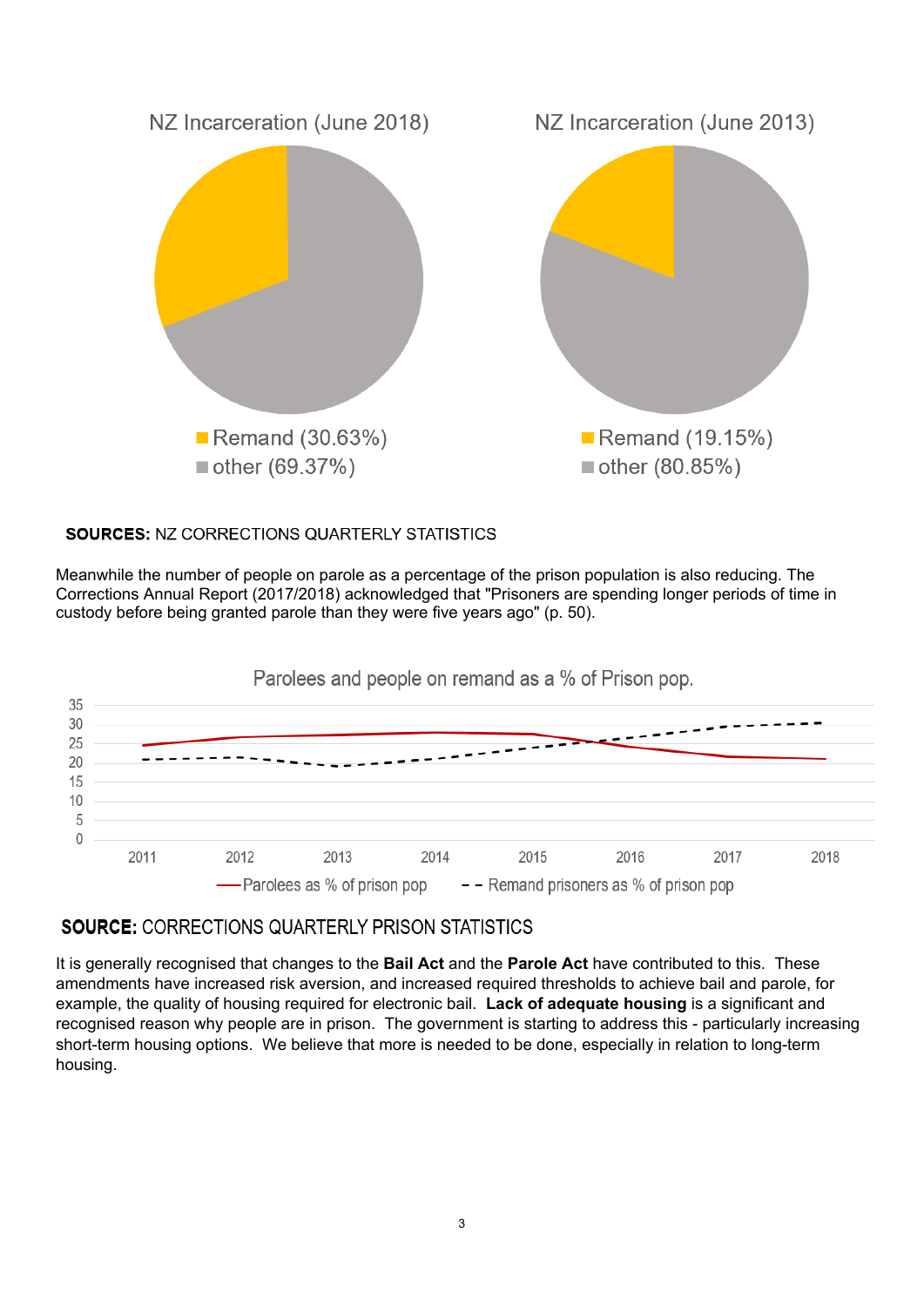

### **SOURCES: NZ CORRECTIONS QUARTERLY STATISTICS**

**3.** The consequences of New Zealand's high prison population include: **overcrowding**, **inadequate access to rehabilitation programmes**, and **inadequate access to healthcare**, **including mental healthcare**. Because of inadequate facilities and insufficient space, **double-bunking** is becoming more and more prevalent, despite the fact that this contravenes the UN's Nelson Mandela Rules (Rule 12). In the last decade the number of prisoners double-bunking has more than doubled, and now over 40% of prisoners are double bunked.



#### SOURCE: DEPARTMENT OF CORRECTIONS "CORRECTIONS VOLUMES 2016/17" P. 2.

#### We have developed **recommendations** which:

- a) increase support for Māori prisoners
- b) increase alternatives to incarceration, and
- c) directly address issues causing the increase of people on remand and unable to gain parole.